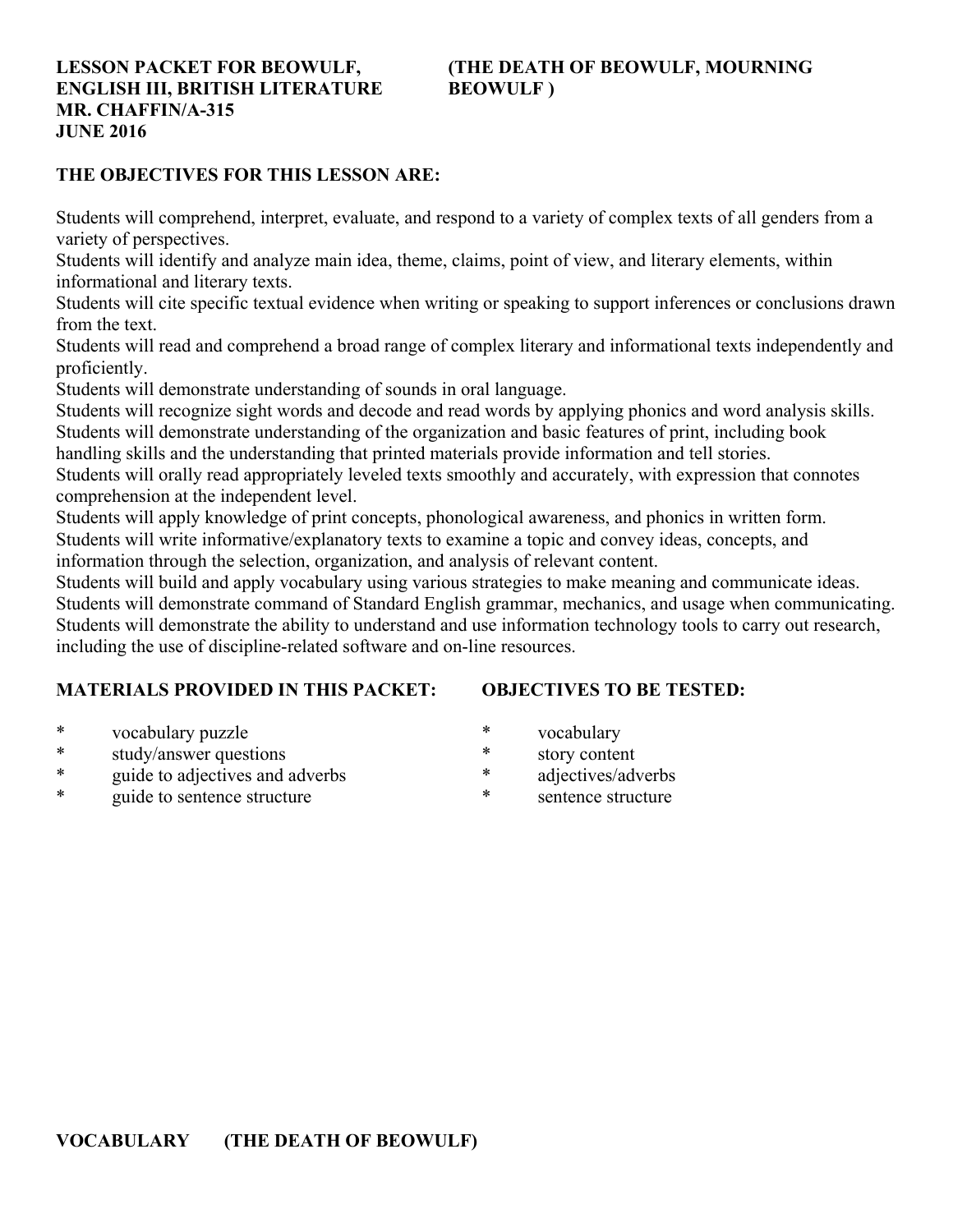*Directions: Match the definition to the word by writing the letter of the definition in front of the word:*

| 01. | anxious |
|-----|---------|
|     |         |

- 02. banner
- 03. beholding
- 04. bolted
- 05. bracelets
- 06. disgrace
- 07. far-flung
- 08. flown
- 09. flushed
- 10. funeral
- 11. gasping
- 12. glorious
- 13. groped
- 14. haltingly
- 15. heir
- 16. helmet
- 17. inner
- 18. jackals
- 19. jewels
- 20. livid
- 21. mist
- 22. necklace
- 23. neighboring
- 24. pleasure
- 25. polish
- 26. precious
- 27. raids
- 28. rotting
- 29. scattered
- 30. shamefaced
- 31. spit
- 32. sprinkled
- 33. stir
- 34. swollen
- 35. terror
- 36. threaten
- 37. tomb
- 38. tower
- 39. traitors
- 40. triumph
- 41. unholy
- 42. victory
- 43. wearily
- 44. weeping
- 45. wonderful
- 46. worldly
- a. Puffed up; bloated
- b. Discolored from being bruised
- c. Pertaining to life; limited to this world;

temporal

- d. Enjoyment; delight
- e. Close by; next to; in the immediate vicinity
- f. Express an intent to hurt or harm
- g. One who inherits
- h. Extreme fear
- i. Not sacred, hallowed, or consecrated; wicked; impious
- j. Valuable; highly esteemed of valued
- k. Precious stones; gems
- l. Inside; interior
- m. A structure that is relatively high for its length and width; turret
- n. Excited; exhilirated
- o. Triumph; winning
- p. Felt one's way along with the fingers or hands, as in darkness
- q. Strewn; thrown about in random order
- r. Ornamental rings worn around the wrist
- s. Decomposing; disintegrating
- t. Burnish; rub in order to make shiny
- u. Ran away; fled
- v. Victory; winning
- w. Flag; pennant
- x. Splendid; magnificent
- y. Forays; sudden attacks
- z. Eagerly wishing
- aa. Panting; breathing with great effort
- bb. Showered lightly, as with water
- cc. Seeing; looking upon
- dd. With starts and stops; hestitantly
- ee. Burial place; mausoleum
- ff. Rites surrounding death and burial
- gg. Narrow promontory of land
- hh. Ornamental ring worn around the neck
- ii. Protective headgear for purposes of battle,

occupational safety, etc.

- jj. Covering a large or extended area
- kk. Those who betray friends, family, duty, etc.
- ll. Small wild dogs of Africa and Asia
- mm. Showing or feeling shame
- nn. In a manner showing fatigue
- oo. Rouse; awaken
- pp. Ran away
- qq. Public dishonor; disrepute; shame
- rr. Marvelous; amazing
- ss. Crying; sobbing; shedding tears
- tt. Fog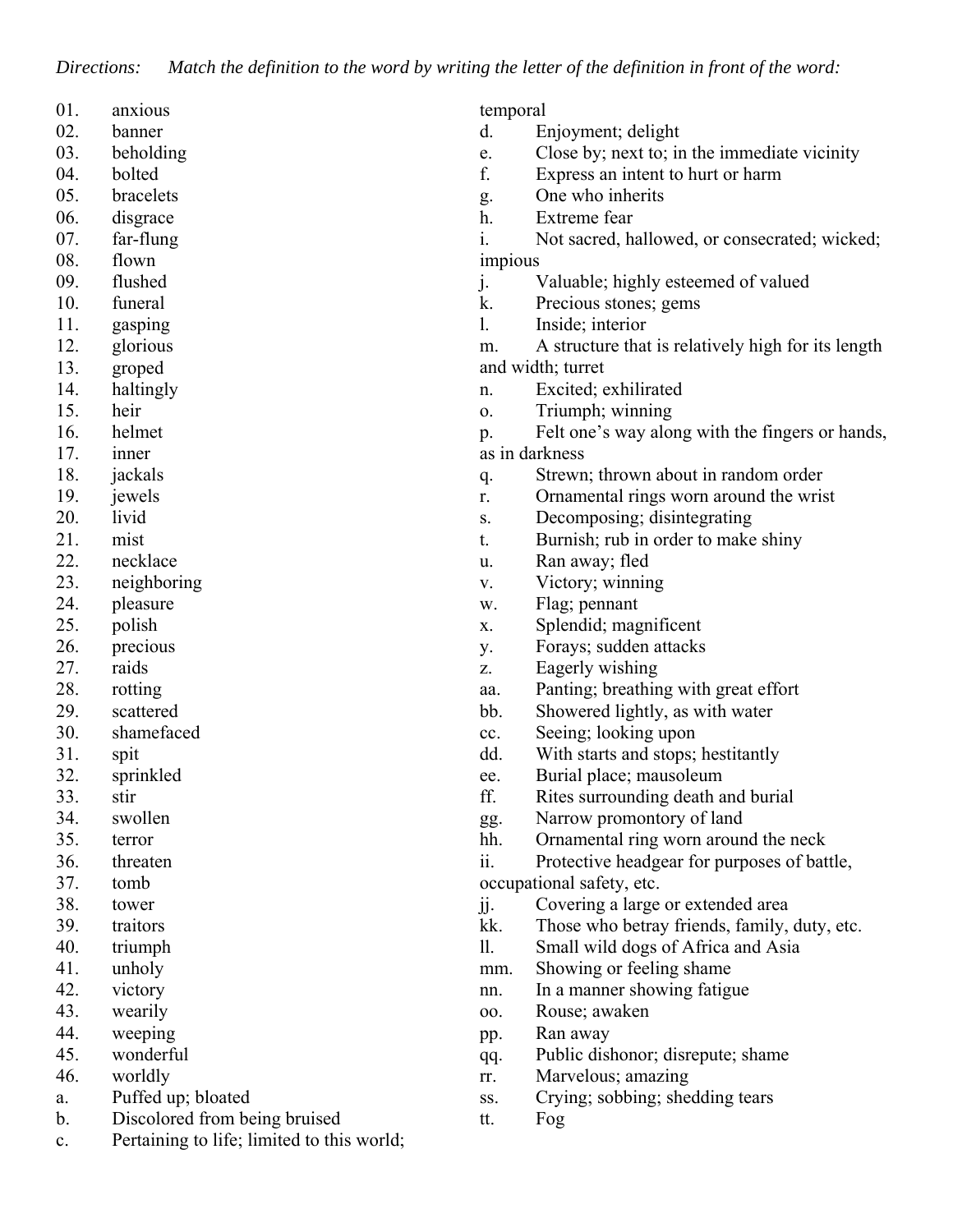#### **STUDY QUESTIONS FOR THE DEATH OF BEOWULF AND MOURNING BEOWULF**

*Directions: Answer the following questions:*

- 01. What does Beowulf realize in lines 736-740?
- 02. How does Beowulf access his time as king?
- 03. Cite a sense of fatalism or predestiny in Beowulf's words.
- 04. What does he tell Wiglaf to go and do?
- 05. What does he say he has never done in lines 753-754?
- 06. What does this reveal about common practice of rulers doing this time?
- 07. What does Beowulf say will ease his death, in lines 761-763?
- 08. What does the narrator say about gold in lines 776-778?
- 09. How can he see in this underground place?
- 10. Why does Wiglaf hurry back to Beowulf?
- 11. To whom does Beowulf give thanks for the treasure:
- 12. What does he tell Wiglaf to do in lines 810-812?
- 13. What does he tell Wiglaf to do in lines 812-814?
- 14. Why does he want this done?
- 15. What gifts does Beowulf present to Wiglaf?
- 16. Who return from the woods after Beowulf dies?
- 17. How does the narrator describe them?
- 18. How do they feel?
- 19. What controls all earthly events, in lines 842-846?
- 20. According to Wiglaf, what is the one thing that the cowards will have?
- 21. What does Wiglaf say would have been better for them?
- 22. Why did the Geats make the burial tower for Beowulf so strong and tall?
- 23. Cite the alliterations in lines 875-876.
- 24. What was buried along with the ashes of Beowulf?
- 25. Summarize the actions and words of the Geats just after entombing Beowulf.
- 26. What does the narrator say other men should do?
- 27. Summarize the final analysis of Beowulf, according to the Geats.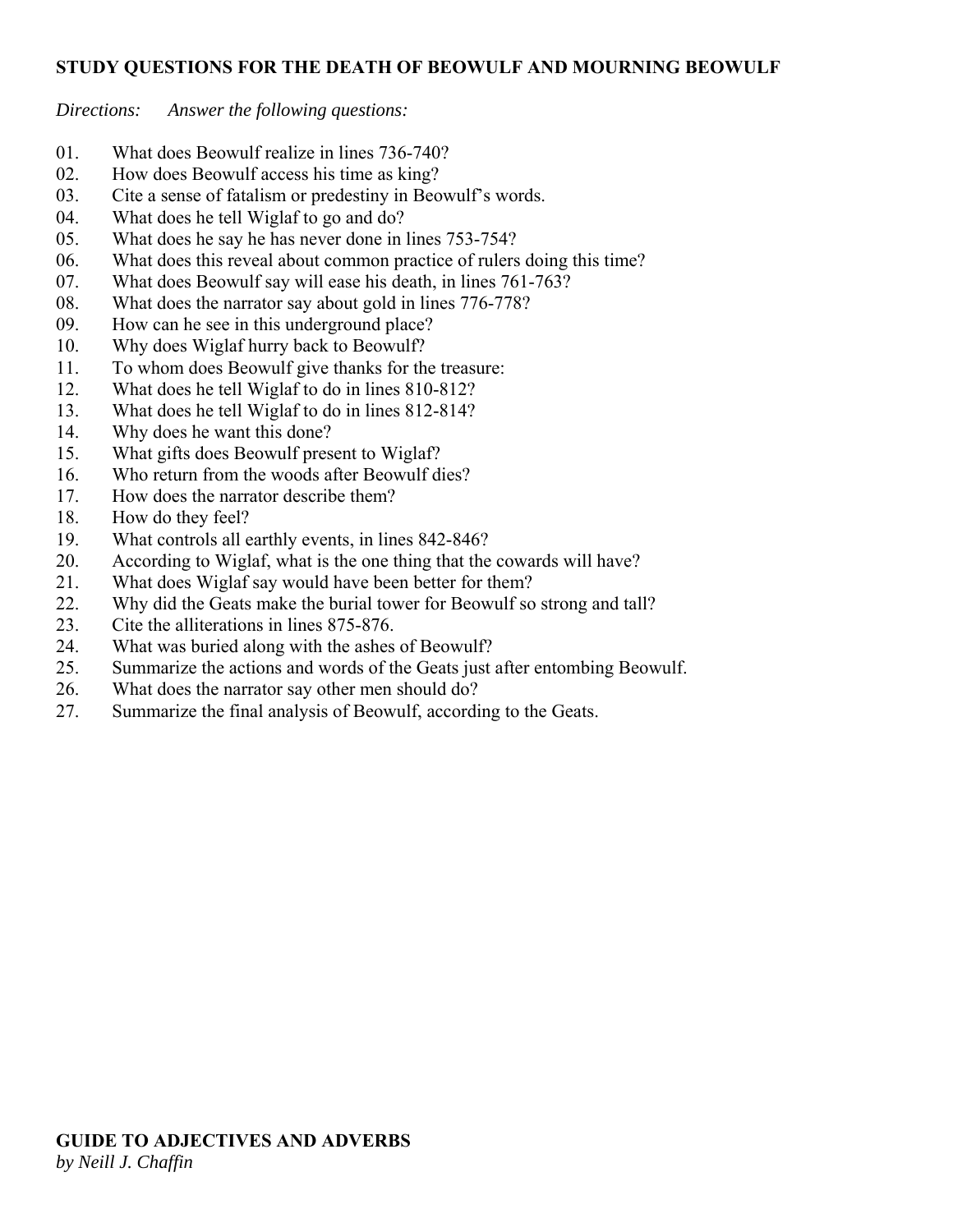There are two kinds of modifiers in English: *adjectives* and *adverbs.* These modifiers may be a *single word*, a *prepositional phrase*, *a verbal phrase*, or a *dependent clause*.

## **ADJECTIVES**

An adjective describes a *noun* or a *pronoun*. An adjective tells *which one(s), what kind, how much,* or *how many.* An adjective may be placed *before the noun* it modifies, *in apposition after it*, or after a *linking verb.*

A **tall blonde** girl walked into the room. *(tall and blonde describe girl)* The girl, **tall** and **blonde**, walked into the room. *(tall and blonde describe girl)* The girl was **tall** and **blonde**. *(tall and blonde are predicate adjectives describing girl)* **Four** cars were in the parking lot. *(four tells how many cars)* **Black** shadows filled the room. *(black tells what kind of shadows)* **That** book is worth reading. *(that tells which book)* **Extensive** work went into the project. *(extensive tells how much work)*

A *proper adjective* is an adjective formed from a proper noun:  **Shakespearean** sonnets are a form of poem. *(formed from the proper noun Shakespeare)*

A *predicate adjective* is an adjective that follows a linking verb and describes the subject of the sentence: The cat was **old.** *("old" follows the linking verb "was" and refers back to the subject "cat")*

A *demonstrative adjective* is a demonstrative pronoun used as an adjective: I want **that** package. *(that tells which package.)*

The *articles*-*"a", "and"* and *"the"*-are considered a separate part of speech, but they act as adjectives.  **A** book, **an** organizer, and **the** pencil lay on **the** desk. *(the articles function essentially as adjectives)*

- A *possessive adjective* is a possessive pronoun used as an adjective:  **My** desk is in the corner of the room. *(my describes desk)*
- An *adjective phrase* is a prepositional phrase used as an adjective: The book **on the desk** is fun to read. *(on the desk tells which book)*
- An *adjective clause* is a dependent or subordinate clause used as an adjective: The book **that I bought** is on the desk. *(that I bought tells which book)*
- A *possessive noun* is a noun used as an adjective: **Joe's** book is on the desk. *(Joe's tells which book)*
- The *present participle* or *past participle* of a verb can be used as an adjective: The **smoking** grill is where we got the **cooked** meat. *(smoking describes grill; cooked describes meat)*
- A *participial phrase* is a verbal phrase used as an adjective. The man **standing in the room** is my uncle. *(standing in the room describes uncle)* Cars **parked at the curb** will be towed. *(parked at the curb describes cars)*
- An *infinitive phrase* is a verbal phrase that can be used as an adjective. That is the best book **to read**. *(to read describes book)*

## **THE COMPARATIVE AND SUPERLATIVE OF ADJECTIVES**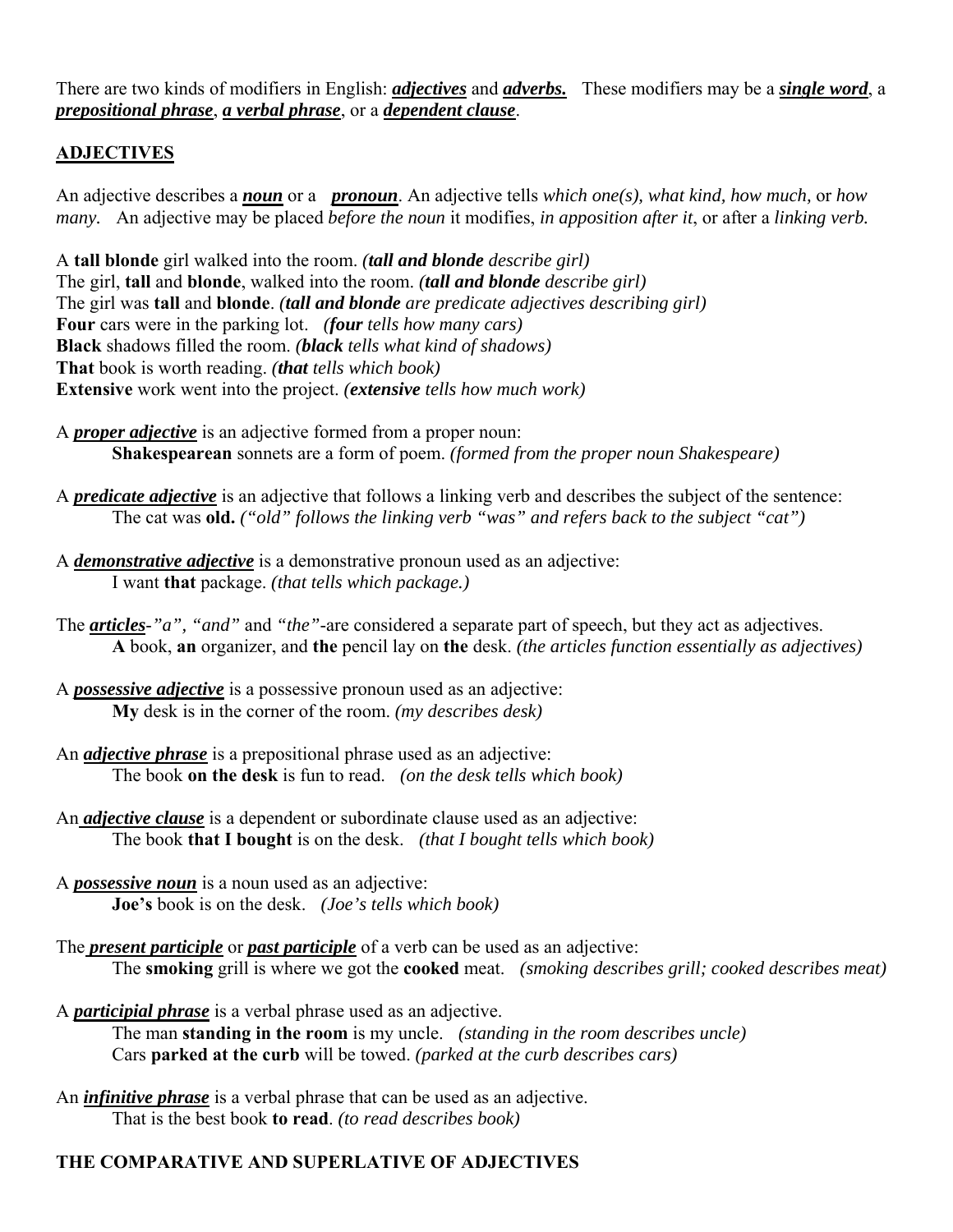Adjectives have *comparative* and *superlative* forms. Most adjectives form the comparative and superlative by adding **-er** and **-est** to the basic form or by putting the words *more* and *most* in front of it. However, there are many and varied **irregular forms**, both in spelling and in form. The *dictionary* will tell you irregular forms of adjectives.

The **comparative** is used to compare one to one other:

| This book is <b>better</b> than that one.                                                          | Her tests are <b>easier</b> than mine.                |
|----------------------------------------------------------------------------------------------------|-------------------------------------------------------|
| He is the <b>taller</b> of the two men.                                                            | She is <b>more popular</b> than her sister.           |
| It is the <b>worse</b> of the two choices.                                                         | They divided the task <b>between</b> the two of them. |
| The superlative is used to compare more than two things or one to all things in a class of things: |                                                       |
| That is the <b>best</b> of the pile of books.                                                      | His tests are the easiest of all the teachers.        |

 He is the **tallest** man in the group. She is the **most popular** of the four girls. It is the **worst** idea of all. They divided the test **among** the five of them.

Be sure to **avoid double comparatives and superlatives** when dealing with irregular forms. Some adjectives, because of the absolute nature of their meaning, don't really have meaningful comparatives and superlatives:

| This coffee is more better! | This coffee is better!               |
|-----------------------------|--------------------------------------|
| That is the bestest book!   | That is the best book!               |
| It was the deadest skunk.   | (It can't be more dead than dead!)   |
| He came in firstest.        | (He can't be more first than first!) |

Some adjectives have more than one acceptable comparative and superlative, depending on exact meaning: He has **less** money. *(little, less, least)* He has **littler** ears. *(little, littler, littlest)*

Some adjectives **share forms** with others:  **much, more, most many, more, most**

Generally, adjectives that are **one-syllable** add *-er* or -*est*, if they are regular; adjectives of **more than one syllable** place *more* or *most* in front of the adjective, if they are regular. There are, however, exceptions. If in doubt, check the dictionary:

"Fun" does not become *funner* and *funnest* ; it becomes *more fun* and *most fun*.

## **ADVERBS**

The other kind of modifier is the adverb. The adverb modifies a *verb*, *adjective*, or other *adverb*. It tells *when, where, how, why, or to what extent.* Like adjectives, an adverb may be a *single word*, a *prepositional phrase*, *a verbal phrase*, or a *dependent clause*. Adverbs may be placed almost anywhere in a sentence.

They arrived **late**. *(late tells when they arrived)* They stood **up**. *(up tells how they stood)* She walked **quickly.** *(quickly tells how she walked)* It is **there**! *(there tells where it is)* We **never** quarrel. *(never tells to what extent we quarrel)* I type **accurately**. *(accurately tells how I type)*

Adverbs are flexible in their placement:

**Slowly** the water dropped. The water dropped **slowly**. **Never** do we tell lies. We **never** do tells lies.

Adverbs, as indicated above, may modify *verbs, adjectives*, or other *adverbs*:

They were **quietly** buying stock. *(quietly modifies the verb were buying)*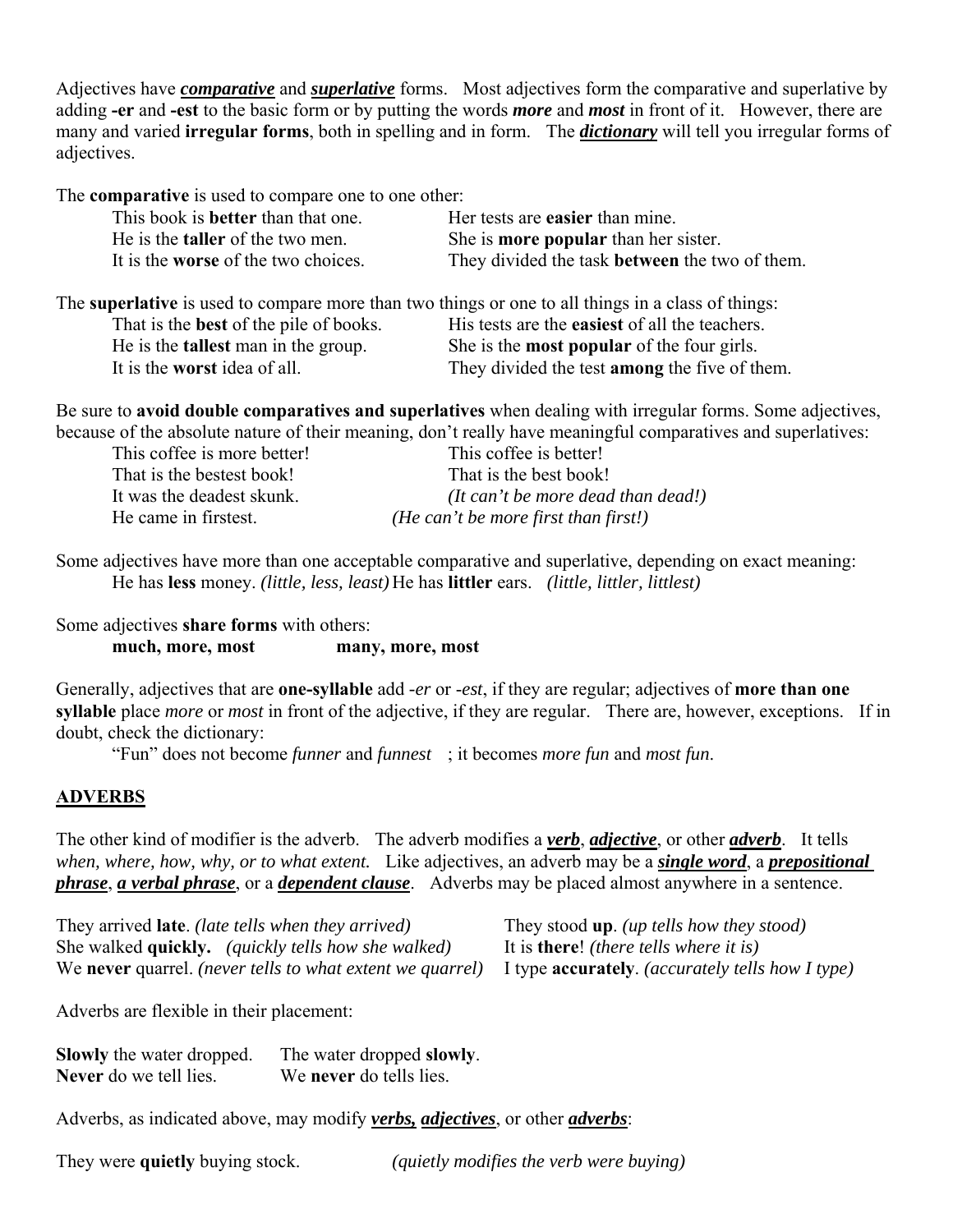## Adverbs may be *prepositional phrases*, *verbal phrases*, or *dependent (subordinate) clauses*:

| We walked through the store.                                             | <i>(prepositional phrase telling where)</i> |
|--------------------------------------------------------------------------|---------------------------------------------|
| My brother swims to relax.                                               | $(infinite)$ phrase telling why)            |
| She cried because her foot hurt.                                         | <i>(adverb clause telling why)</i>          |
| <b>When they arrived</b> , the party began. (adverb clause telling when) |                                             |

There are four adverbs **used to ask questions**:

| <b>When</b> will you finish the job? | <b>Why</b> have you come?         |
|--------------------------------------|-----------------------------------|
| <b>Where</b> is the screwdriver?     | <b>How</b> is this going to help? |
|                                      |                                   |

**Here** and **there** are adverbs:

**Here** is the rest of the paper. **There** is not enough time to do this.

Adverbs frequently interrupt *verb phrases:*

| She has <b>almost never</b> polished her shoes. | (almost and never interrupt the verb phrase has polished) |
|-------------------------------------------------|-----------------------------------------------------------|
| We could <b>barely</b> see the end of the road  | (barely interrupts the verb phrase could see)             |

A **conjunctive adverb** introduces the second half of a *compound sentence* after a *semi-colon*. Some conjunctive adverbs consist of more than one word:

She arrived late; **consequently**, she could not complete the job. *(consequently is the conjunctive adverb)* The bolt was left loose; **as a result**, the part fell off the machine. *(as a result is the conjunctive adverb)*

The **comparative** and **superlative** forms of adverbs follow much the same rules as for *adjectives*. If in doubt, consult the *dictionary*:

| She ran <b>more slowly</b> than the other girl. | She ran <b>slower</b> than the other girl. |
|-------------------------------------------------|--------------------------------------------|
| They played worse than we did.                  | She played worst of all.                   |

Do not confuse **adjective and adverb forms of the same word**:

| This is a <b>real</b> can of soup. <i>(adjective)</i> | This is <b>really</b> good soup. <i>(adverb)</i>  |  |
|-------------------------------------------------------|---------------------------------------------------|--|
| He made a <b>bad</b> call. <i>(adjective)</i>         | He called the play <b>badly</b> . <i>(adverb)</i> |  |
| She sang a <b>good</b> song. <i>(adjective)</i>       | She sang well. <i>(adverb)</i>                    |  |

**Note: Good** and **well** and **bad** can be confusing. Both use the same comparative and superlative forms:

#### **good, better, best well, better, best**

**Good** is an adjective. **Well** *can be* an adjective if it is used as a *predicate adjective* to indicate health:

| He is in <b>good</b> health. <i>(adjective)</i>               | He lives well. <i>(adverb)</i>                                              |
|---------------------------------------------------------------|-----------------------------------------------------------------------------|
| He feels <b>bad</b> . <i>(adjective)</i>                      | He feels <b>badly</b> . <i>(adverb; feel, as in probe with the fingers)</i> |
| She looked well. <i>(adjective; she's in good health)</i>     | She looked well at the paper. <i>(adverb, how she looked at)</i>            |
| She looks <b>good</b> . <i>(adjective; she is attractive)</i> |                                                                             |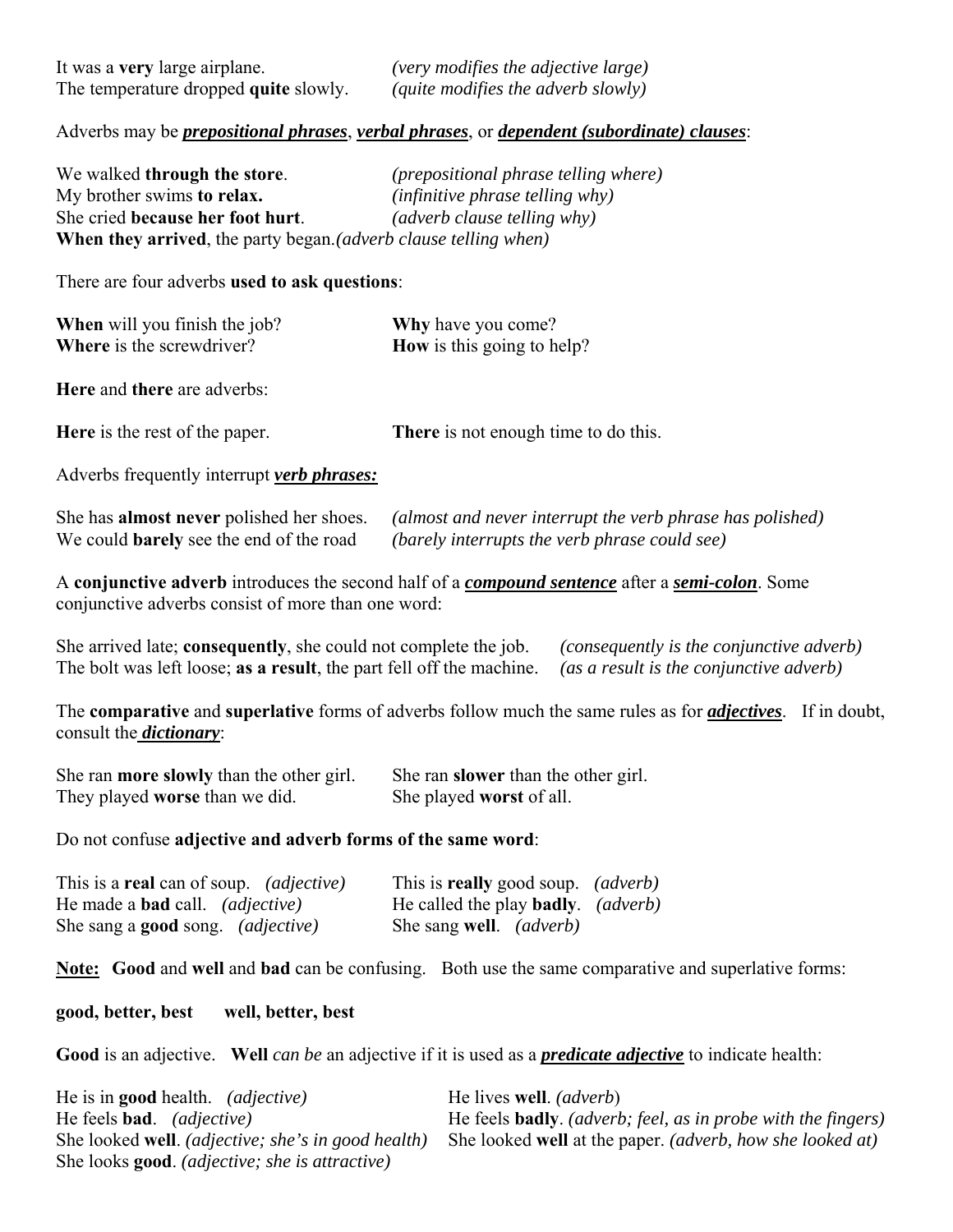Sometimes an adverb used to introduce a sentence must have a *comma* after it:

**First,** find all of the parts. **Second,** put them together. **Finally,** give up and take it back to the store.

#### **GUIDE TO SENTENCES RUN-ONS, FRAGMENTS, COMPLETE SIMPLE, COMPOUND, COMPLEX**, **COMPOUND/COMPLEX** *by Neill J. Chaffin*

A complete sentence must contain a *subject* (even if merely understood or implied), it must contain a *verb*, and it must make a complete thought. If a sentence fails on any of these points, it is considered an *incomplete sentence,* a *sentence fragment*. If two or more sentences are combined improperly, it is considered a *run-on sentence.* Another type of run-on is a sentence that simply is too long and complex to be easily understood. Like the Energizer Bunny, it just keeps going and going and going........!

A **simple sentence** is any sentence that is properly a sentence but **cannot** be separated at any place into two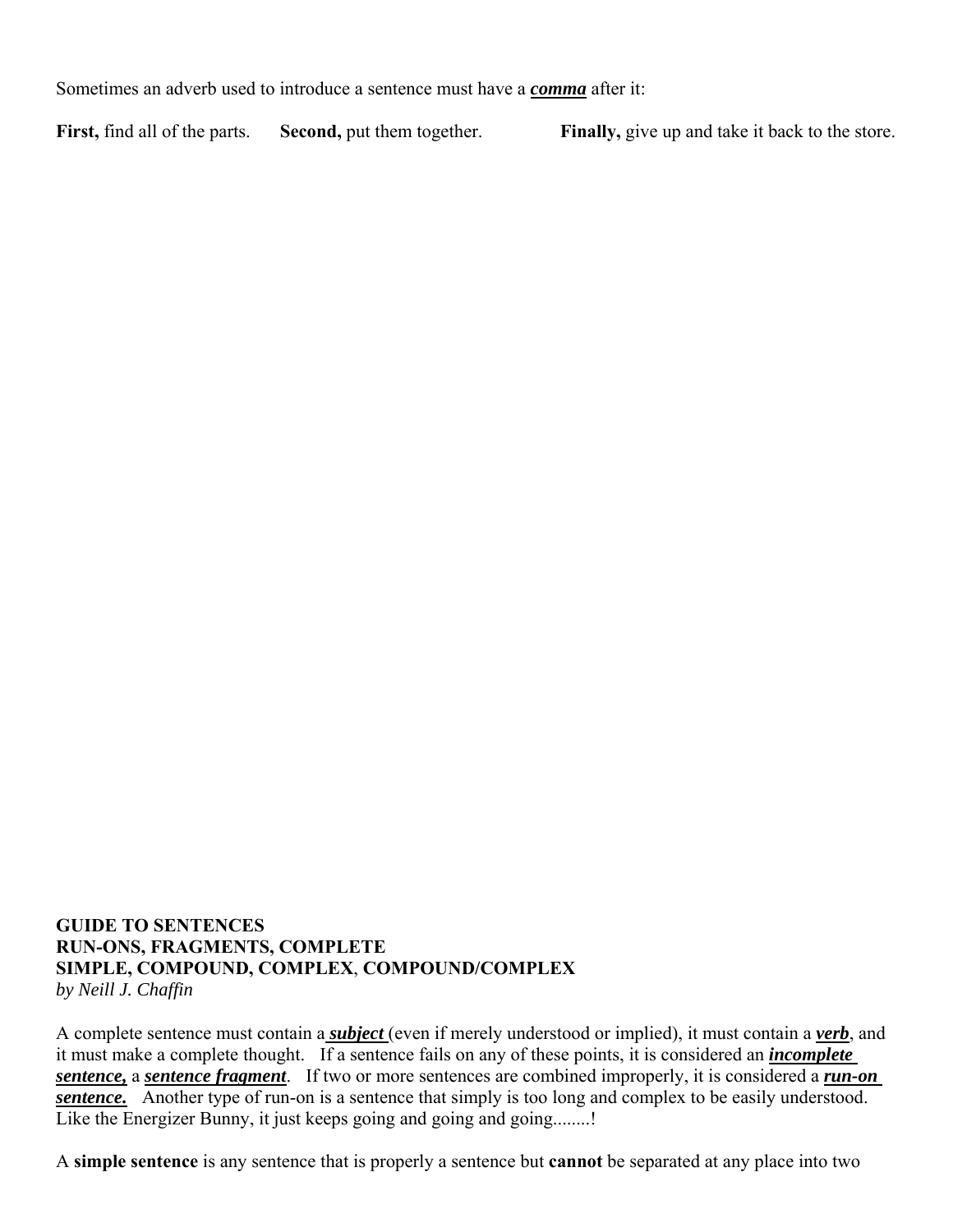complete sentences and does not contain any kind of *dependent (subordinate) clause*. A simple sentence may contain *compound* elements (*subjects*, *verbs*, etc.) and still be considered a simple sentence.

The teacher typed a test.

A strong wind blew relentlessly across the prairie.

Many flies flew around the office and pestered the teacher. *(compound verb, but simple sentence)* Both the teachers and the students went to the assembly. *(compound subject, but simple sentence)* Listen carefully! *(understood "you" is the subject: You listen carefully!)*

## An *incomplete sentence* (*sentence fragment*) fails one or more of the criteria of a complete sentence:

Sat at the desk and worked to complete the test. *(lacks a subject: who sat?)*  The teacher in the tan shorts and white tee-shirt. *(lacks a verb; what did he do?)*

Around the corner and rapidly down the street. *(lacks both a subject and verb; just prepositional phrases)* 

A *run-on sentence* is any compound sentence that is not properly joined together or is too long and complex to be easily understood:

The wind blew all day the rain fell heavily. *(lacks a comma and conjunction: a run-on)* The wind blew all day, the rain fell heavily. *(lacks a conjunction: a run-on)* The rain blew all day and the rain fell heavily. *(lacks a comma: a run-on)*<br>The rain blew all day, and the rain fell heavily. *(has both a comma and corn*) The rain blew all day; the rain fell heavily. *(has a semi-colon: NOT a run-on)*

He walked slowly into the field, reflecting upon the problems of his life, and then he began to notice that it was beginning to rain, and his left shoe sole was coming loose, which irritated him because the shoe was only a couple of weeks old, causing him to become angry with the company that had made the shoes. *(run-on: this should be several shorter sentences!)*

(has both a comma and conjunction: **NOT** a run-on)

**Note:** *As you can see from the above examples, you must use a comma and conjunction or you must use a semi-colon to join two sentences into one compound sentence. A comma alone or a conjunction alone is not enough. You also cannot build sentences that are too long and complex, even if they are punctuated correctly.*

#### A **compound sentence** is two or more **simple sentences** properly joined together with a *comma* and a *conjunction* or with a *semi-colon*. It cannot contain a *dependent (subordinate) clause*:

We sat on the dock, and the others fished from a boat. *(has a comma and conjunction)* We sat on the dock; the others fished from a boat. *(has a semi-colon)* They talked, we listened, but others left the room. *(has commas and conjunctions)* George didn't listen because he was lazy. *(has a subordinate clause: because he was lazy)*

**Note: Very short** compound sentences *may* properly *dispense* with the comma, but I don't recommend it:

He worked and she spent money. *(very short sentences)*

**Complex sentences** are those which contain an *adjective or adverb dependent (subordinate) clause*:

The dog that roamed the neighborhood suddenly disappeared. *(that roamed the neighborhood is an*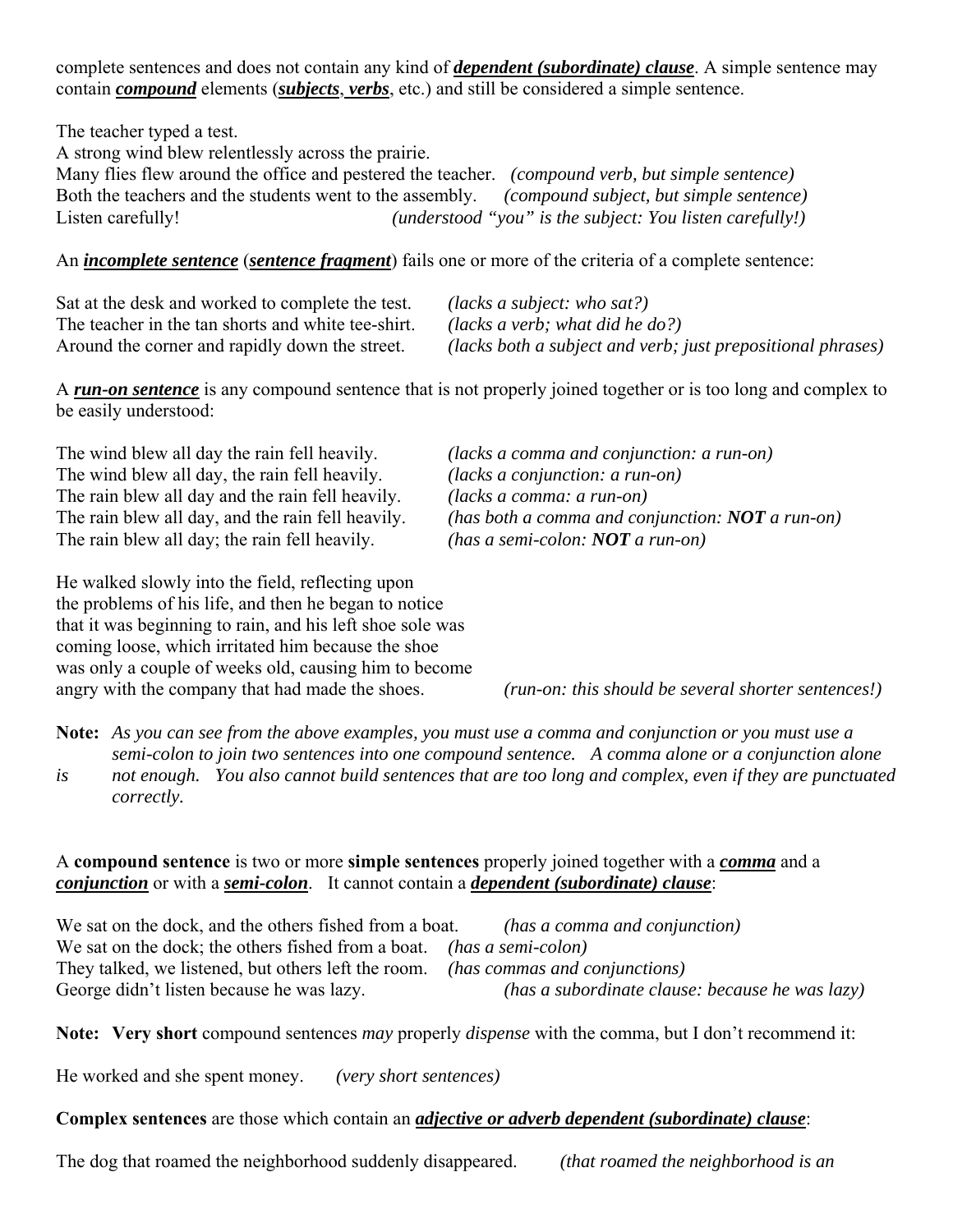She failed the test because she did not study. *(because she did not study is an adverb* 

 *clause)*

*Notice that these adjective or adverb clauses can be removed from the sentence, and you will still have a complete sentence, albeit missing some information.*

**Compound-complex sentences** are those sentences which are compound and also contain one or more *dependent (subordinate) clauses*:

The man who typed the test got a cup of coffee, and then he wrote another test. *(two complete sentences properly joined together and with an adjective clause: who typed the test)* Because she was smart, she finished college; then she got a good job. *(two complete sentences* 

 *properly joined together and with an adverb clause: because she was smart)*

The rain fell heavily; consequently, the flowers that he had planted thrived. *(two complete sentences properly joined together and with a subordinate clause: that he had planted)*

The dog that did this lives nearby; because they didn't like it, the neighbors *(two complete sentences*  complained to the city. *properly joined together and with two subordinate clauses: that did this and because they didn't like it)*

## **EXERCISE ON ADJECTIVES**

*Directions: Circle the adjectives, including possessive nouns and possessive pronouns used as adjectives; include demonstrative adjectives; ignore "a", "an" and "the":*

- 01. Her long yellow hair rippled down her slender shoulder and over her back. (6)
- 02. Goldberry's gown was green and decorated with silver and gold threads. (4)
- 03. Tom's coat was yellow, and his boots were blue; his fashion sense was terrible! (7)
- 04. There were four deep mattresses with white blankets. (3)
- 05. He had a dreadful feeling that he was listening to that horrible, dry, creaking voice. (5)
- 06. The wine was sweet, the sun was hot, and he was sleepy. (3)
- 07. The ground beside the road was covered for many miles with short springy turf. (3)
- 08. The red flowers on the beans began to glow against the wet green leaves. (3)
- 09. He seemed quite dry, except for his boots. (2)
- 10. He was lying in a soft slimy bog and, springing up, he set his foot on a cold hard flagstone. (5)

#### **EXERCISE ON ADVERBS**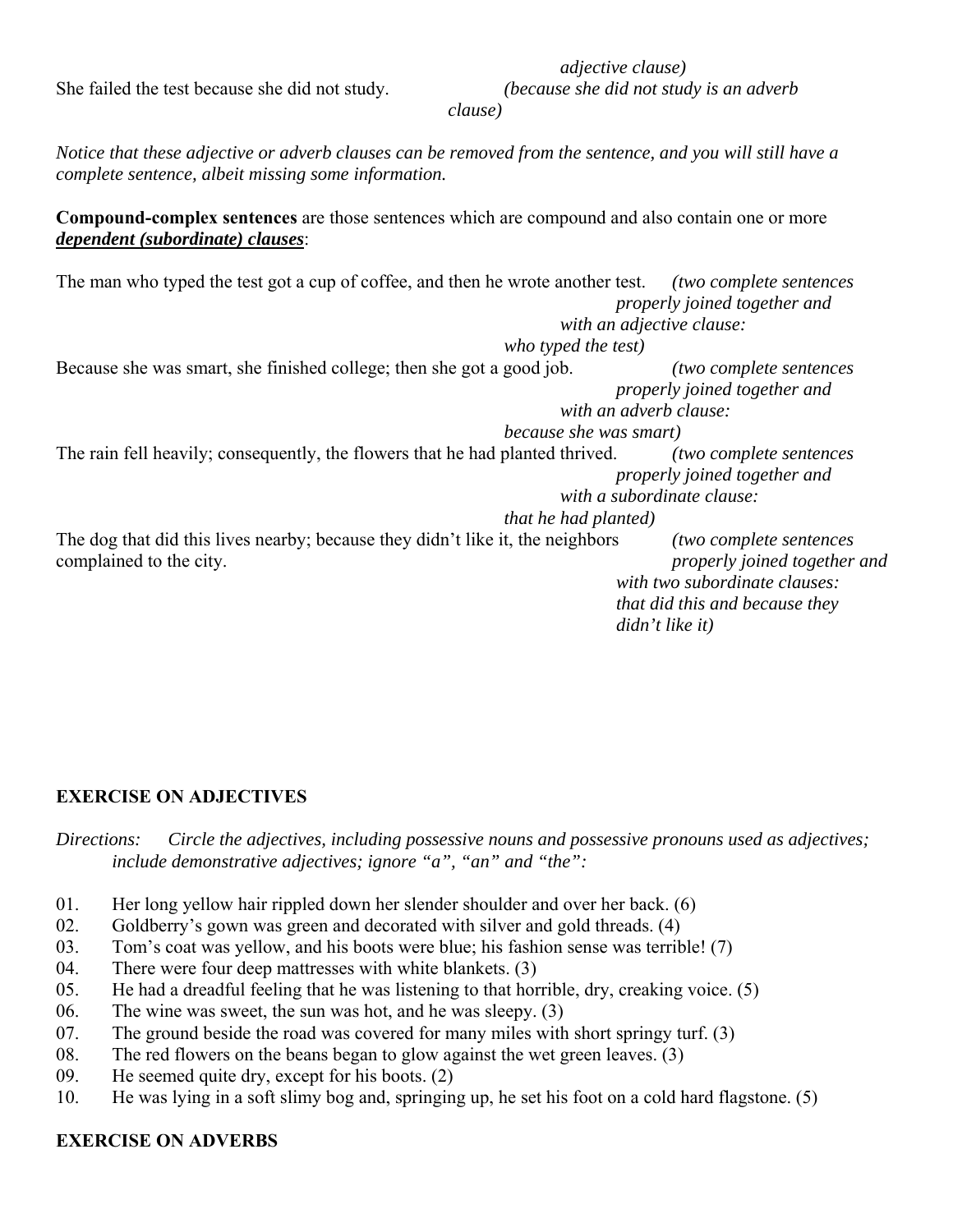*Directions: Circle the adverbs:* 

- 01. Two very tall men stepped quickly out of the shadows and then entered the long limousine. (3)
- 02. An extremely old cat lay lazily there on the sun-warmed patio. (3)
- 03. We had never before seen a dog that could dance wildly and bark musically. (4)
- 04. They could not fully understand the explanation that Sheldon had so quickly given. (4)
- 05. She almost never bought her clothes at the most expensive stores. (3)
- 06. Seldom had they seen a storm that immediately caused damage so quickly. (4)
- 07. The scared cat finally scrambled down and ran off. (3)
- 08. He often wrote Shakespearean sonnets and extremely dull articles about flea repellents.(2)
- 09. Very tired from diligently writing exercises about grammar and usage, he finally took a break. (3)
- 10. Then he remembered that he had to write another sentence. (1)

## **EXERCISE ON RUN-ONS, FRAGMENTS, AND COMPLETE SENTENCES**

- *Directions: Classify the following as run-on, fragment, or complete. Then explain what is wrong, if anything. Problems are a missing subject, a missing verb, missing both, or defective punctuation/conjunction. If nothing is wrong, then write "complete" in the blank.*
- 01. With it from the dark horizons of the West.
- 02. They ran to the windows all marveled at the view down the hill.
- 03. Each of the hobbits looked out over the valley.
- 04. As they listened, they began to understand the lives of the forest.
- 05. The exercise on run-ons and fragments in the English class.
- 06. Tom wore a blue coat and brown pants, Goldberry was clad in a shimmering silver gown.
- 07. Tom wore a blue coat and brown pants; Goldberry was clad in a shimmering silver gown.
- 08. Tom wore a blue coat and brown pants, and Goldberry was clad in a shimmering silver gown.
- 09. Tom wore a blue coat and brown pants and Goldberry was clad in a shimmering silver gown.
- 10. Before they had finished breakfast, the clouds.

 $\mathcal{L}_\text{max}$  , where  $\mathcal{L}_\text{max}$  and  $\mathcal{L}_\text{max}$ 

## **EXERCISE ON SIMPLE, COMPOUND, COMPLEX, AND COMPOUND/COMPLEX SENTENCES**

*Directions: Classify the following sentences as simple, compound, complex, or compound/complex:*

- 01. Two very tall men stepped out of the shadows, and they entered the long limousine that sat at the curb.
- 02. An extremely old cat lay lazily there on the sun-warmed patio.
- 03. We had never before seen a dog that could dance wildly and bark musically.
- 04. They could not fully understand the explanation that Sheldon had so quickly given, but they faked it.
- 05. She never bought the clothes that she wore at the most expensive stores, but she still dressed well.
- 06. Seldom had they seen a storm that immediately caused damage so quickly.
- 07. The scared cat finally scrambled down and ran off.